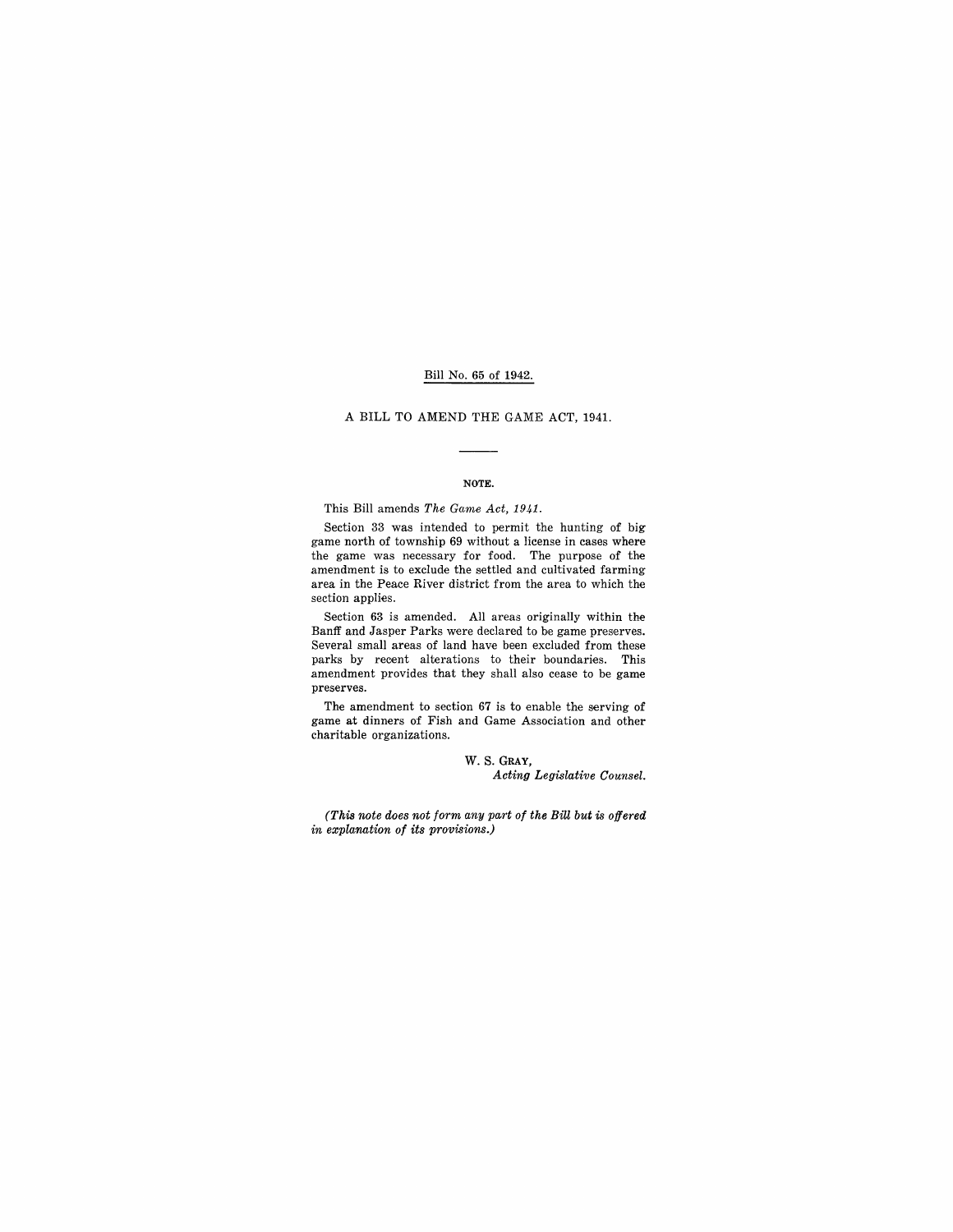# **BILL**

### No. 65 of 1942.

### An Act to amend The Game Act, 1941.

#### *(Assented to* , 1942')

**HIS MAJESTY**, by and with the advice and consent of the Legislative Assembly of the Province of Alberta, enacts as follows:

**1.** This Act may be cited as "The Game Act, 1941, Amendment Act, 1942."

*2. The Game Act,* 1941, being chapter 89 of the Statutes of Alberta, 1941, is hereby amended as to section 33 by striking out the same and by substituting therefor the following:

"33. Any person who resides in that part of the Province lying to the north of a line described as follows: Com-mencing at the intersection of the north boundary of township 69 with the interprovincial boundary between Alberta<br>and Saskatchewan, thence westward along the north bound-<br>ary of township 69 to the east boundary of range 18, west<br>of the fifth meridian, thence north along the eas of range 18, west of the fifth meridian, to the north boundary of township 88 (23rd base line), thence west along<br>the north boundary of township 88 to the interprovincial<br>boundary between Alberta and British Columbia, and which is not included in the corporate boundaries of any city, town or village, shall be entitled, without a license, to kill and take big game for the purpose of providing neces-<br>sary food for himself and family, in case it is necessary so<br>to do, at any time of the year."

**3.** The said Act is further amended as to section 63 by striking out the following words where the same occur therein: "and those areas excluded from the Rocky Mountain Park and Jasper Park by *The National Parks Act,*  being chapter 33 of the Statutes of Canada, 1930, and amendments thereto."

**4.** The said Act is further amended as to section 67 by adding immediately after paragraph  $(e)$  of subsection  $(1)$ thereof the following new paragraph:

*"(ee)* issue permits to organizations and associations permitting the preparation and serving of the flesh of big game or game birds at banquets or dinners in cases where the big game or game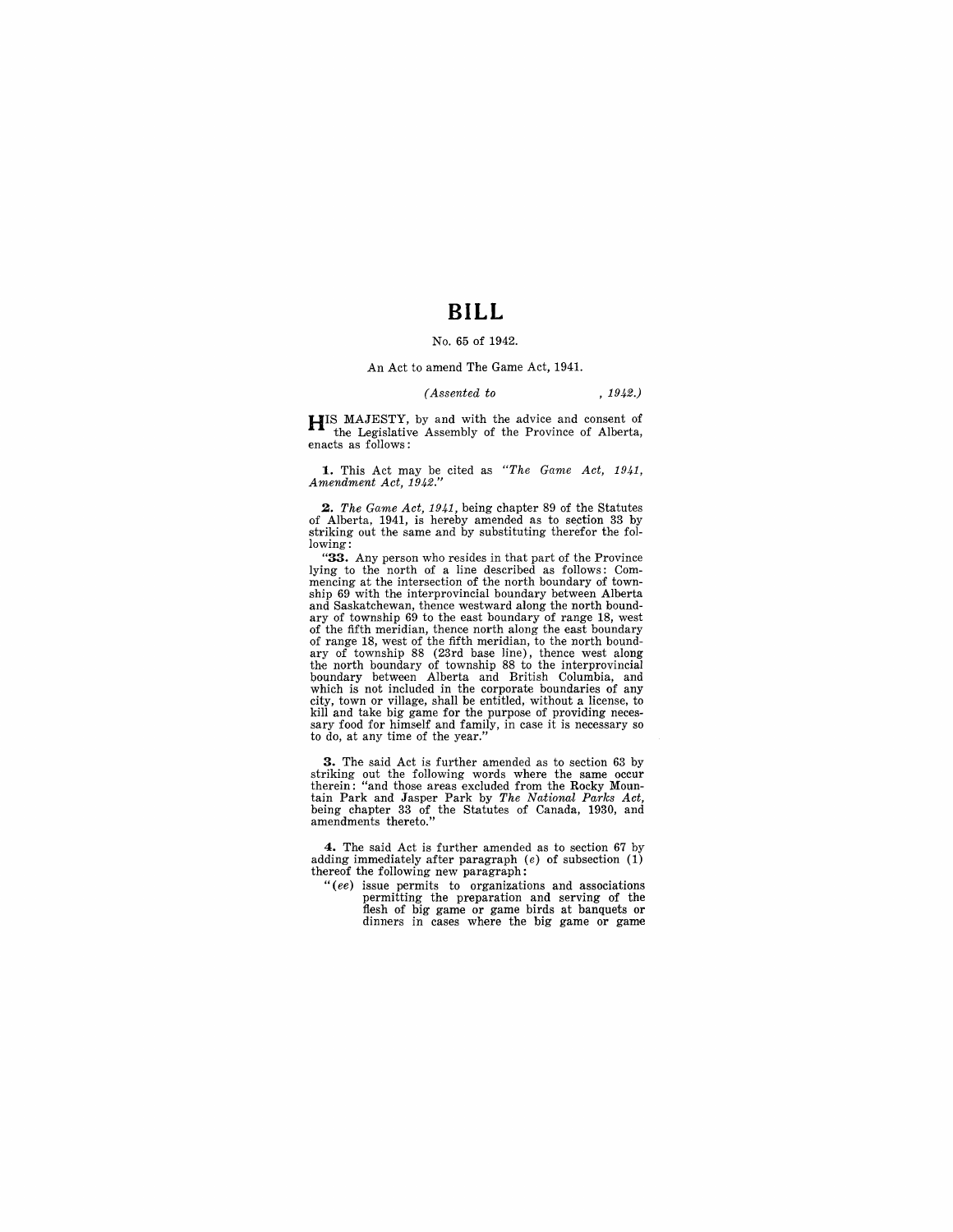birds have been legally taken or acquired and have been donated to the organization or association by the members thereof, and subject to such terms and conditions as may be prescribed;".

**5.** This Act shall come into force on the day upon which it is assented to.

2